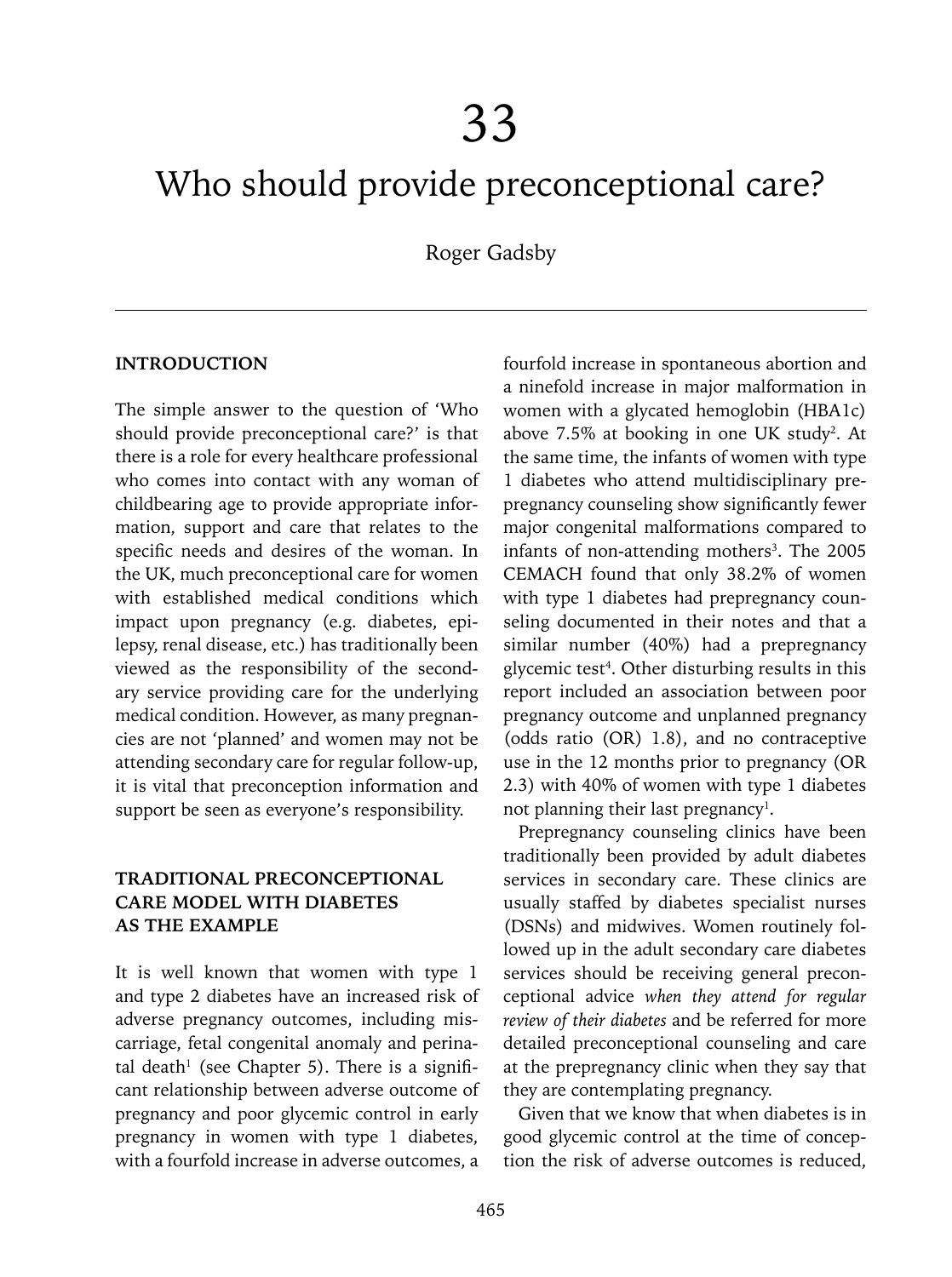that attending a preconceptional counseling clinic diminishes adverse outcomes, and that planning a pregnancy is associated with better outcomes, it is logical to ask why only 40% of pregnancies in women with diabetes are reported as being planned and only 38% have prepregnancy counseling documented in their notes?

## **WEAKNESSES IN THE TRADITIONAL SECONDARY CARE MODEL OF PRECONCEPTION CLINICS**

First and foremost, all parties concerned must recognize that the majority of pregnancies are unplanned. The dichotomy between 'planned' and 'unplanned' pregnancy is a concept widely recognized in health policy and health service provision, but it has long been recognized as being problematic<sup>5</sup>. The reason that it is 'problematic' is the fact that this arbitrary and conventional division often fails to reflect the myriad of reasons that constitute the background to women becoming pregnant<sup>6</sup>. In a qualitative study of 15 women with type 1 diabetes who described 40 pregnancies, a positive step towards becoming pregnant was taken in 23 pregnancies but not in the remaining 175 . This study suggested that the intention to become pregnant needs to be considered as a continuum between planned and unplanned, with the majority of pregnancies falling somewhere in between planned and unplanned. The study concluded that formal preconception clinic sessions are unlikely to have an impact on most pregnancies for women, as attendance *assumes* some prior consideration of becoming pregnant<sup>5</sup>.

Second, preconception clinics may actually cause anxiety in some attendees and thus discourage attendance. In the qualitative study cited above, three women (out of the 15 with type 1 diabetes interviewed) described attending preconceptional counseling and the anxiety it provoked. All three spoke about the fear they experienced after attending preconceptional counseling and that after attendance they found it difficult to make the decision to become pregnant. Clearly, the risks of pregnancy to the women and the baby need to be explained, but this information can lead to anxiety and fear. More research is needed to assess the potential for unintended adverse effects of preconceptional counseling on women's psychological wellbeing, and methods found to provide accurate and helpful information to women without inducing anxiety and fear.

Third, many women are being diagnosed with type 2 diabetes in childbearing age (often due to obesity), and such women may be being looked after exclusively in primary care. In fact, in some areas of the world there are as many women with type 2 diabetes becoming pregnant as there are women with type 1 diabetes, a huge difference from the situation 20 or so years ago, when pregnancy in diabetes was almost exclusively in women with type 1 diabetes. If women of childbearing age with type 2 diabetes are not being seen in secondary care, as is usual in many parts of the UK, they may not get referred into the secondary care-based preconceptional counseling clinics.

# **THE ROLE OF PRIMARY CARE IN PRECONCEPTIONal CARE**

Primary care is in contact with women with pre-existing medical conditions who will benefit from preconception information, advice and care, through the provision of contraception, the prescription of repeat medications, and the treatment of acute illness. These contacts may be with a general practitioner (GP) or practice nurse. All such interactions can be used to reinforce important preconception information. It is important to have enough time in the consultation to give important preconception messages and to realize that it is important to take every opportunity to do so.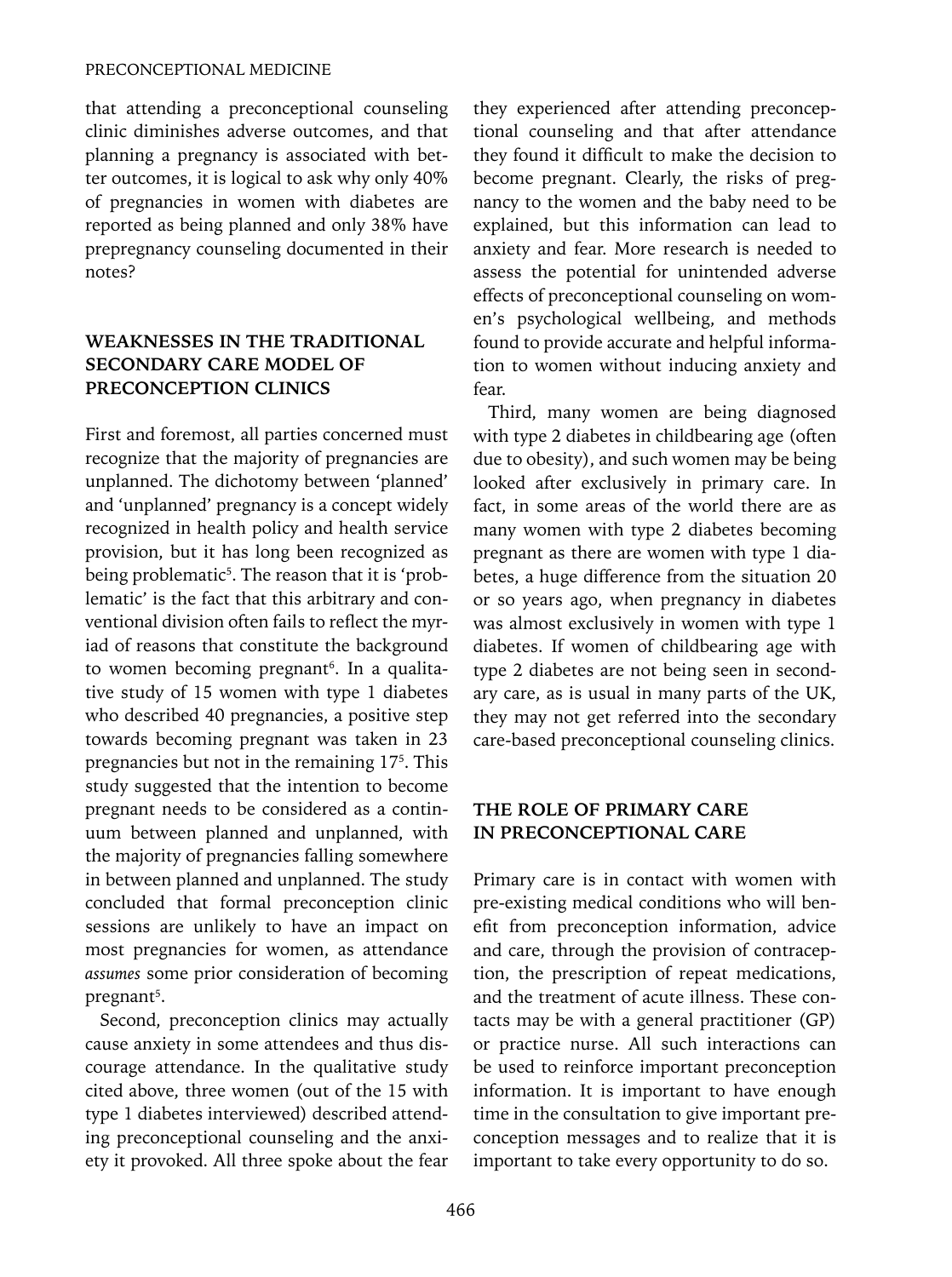# **THE ROLE OF THE QUALITY AND OUTCOMES FRAMEWORK IN INCENTIVIZING PRIMARY CARE**

The quality and outcomes framework (QoF) is a 'pay for performance' initiative that was introduced on 1 April 2004 as part of the new GP contract. It linked part of a GP's income to the achievement of levels of process and intermediate outcome measures in 10 clinical areas. Achievement in these areas earns 'points' and points translate into income for the practice.

Pay for performance initiatives have been introduced in a number of countries in the world, but the QoF in the UK is the best developed and is the only one that publishes data on virtually all practices from every part of the country. Information from the QoF is published annually on the NHS information centre website<sup>7</sup> and is freely available to all, providing data at national, regional, primary care trust and practice level.

In the clinical area of diabetes, measures of process of care (e.g. recording of weight, blood pressure and appropriate blood tests) and measures of intermediate outcomes of care (e.g. having good glycemic control as defined by a specific HBA1c level and good blood pressure control defined as a blood pressure at or below 140/80mmHg) have shown increases year on year from 2004 to 2008. Outcomes such as those cited indicate that pay for performance measures in QoF have had value in incentivizing primary care to deliver defined process and intermediate outcomes. Given these facts, it may therefore be possible to encourage primary care to take on a role in delivering preconception information, support and care through the development of suitable QoF clinical indicators. In diabetes, such a new clinical indicator for QoF has been proposed for consideration (Dornhorst A, Pierce M, Gadsby R, personal communication August 2010). It said something along the lines of 'all women of childbearing age who are living with diabetes should have a record in their notes of

a discussion about preconceptional care issues at each annual diabetes review'. This proposed new indicator has been put into the National Institute for Health and Clinical Excellence (NICE) QoF clinical indicator development process for consideration in the 2011/2012 round.

# **THE ROLE OF NICE IN ENCOURAGING INVOLVEMENT IN PRECONCEPTIONal CARE**

In the UK NICE produces guidelines on specific conditions. These guidelines contain recommendations that, although they are not technically mandatory for implementation, do provide clear statements of good practice that should be followed.

In 2008 NICE published its first guideline on Diabetes in Pregnancy<sup>8</sup>. It contains an entire chapter on preconceptional care with an extensive literature review of the subject and a series of recommendations which include:

- Guideline Recommendation 1.1.8.1 Women with diabetes should be informed about the benefits of preconception glycemic control at each contact with health care professionals, including their diabetes care team, from adolescence
- Guideline Recommendation 1.1.8.2 The intentions of women with diabetes regarding pregnancy and contraceptive use should be documented at each contact with their diabetes care team
- Guideline Recommendation 1.1.2.1 The importance of avoiding unplanned pregnancy should be an essential component of diabetes education from adolescence for women with diabetes.

The guideline also lists information about how diabetes affects pregnancy and how pregnancy affects diabetes. This is valuable information that needs to be conveyed to women with diabetes who are planning to become pregnant. If